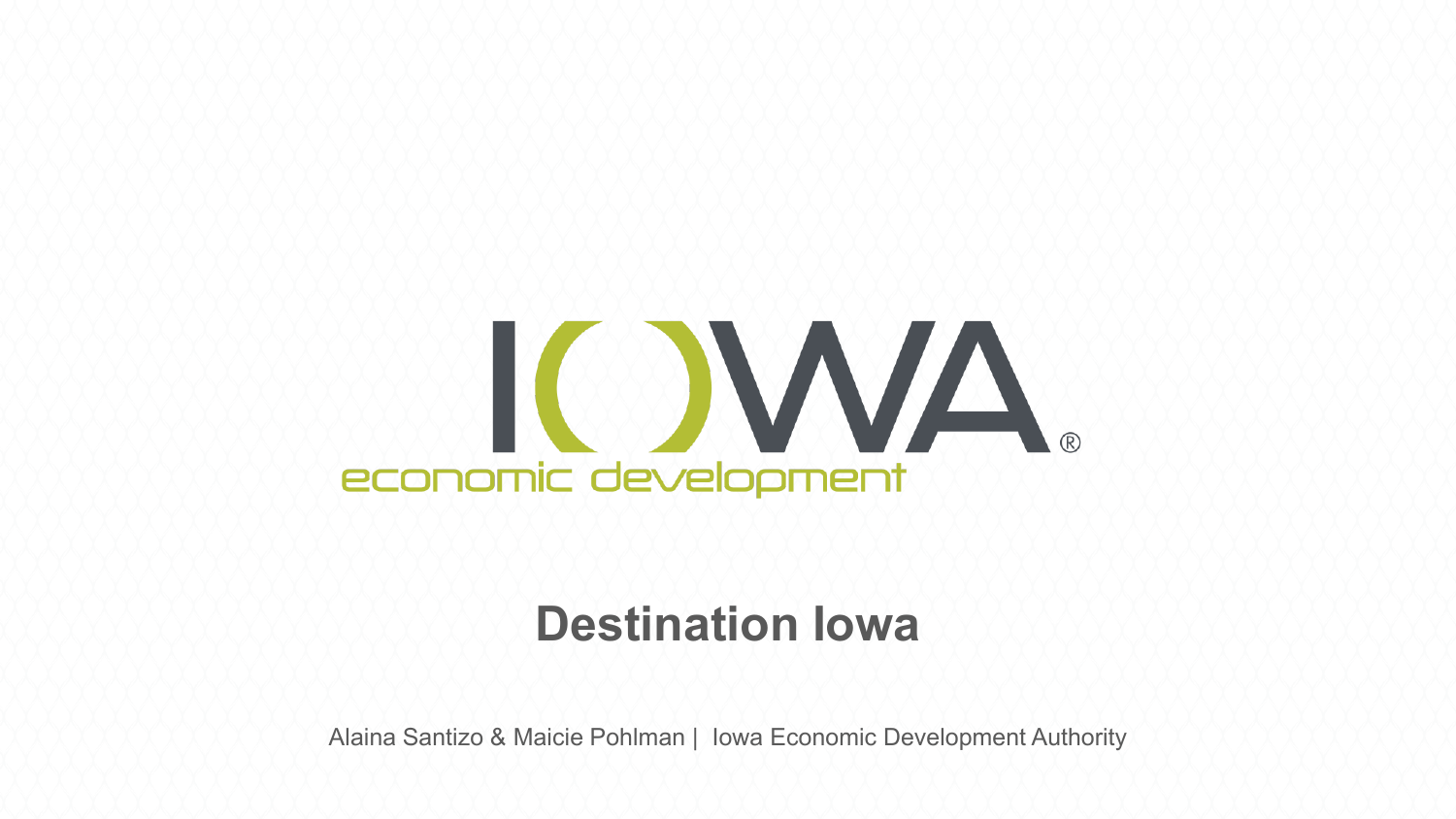# **DREAM BIG…**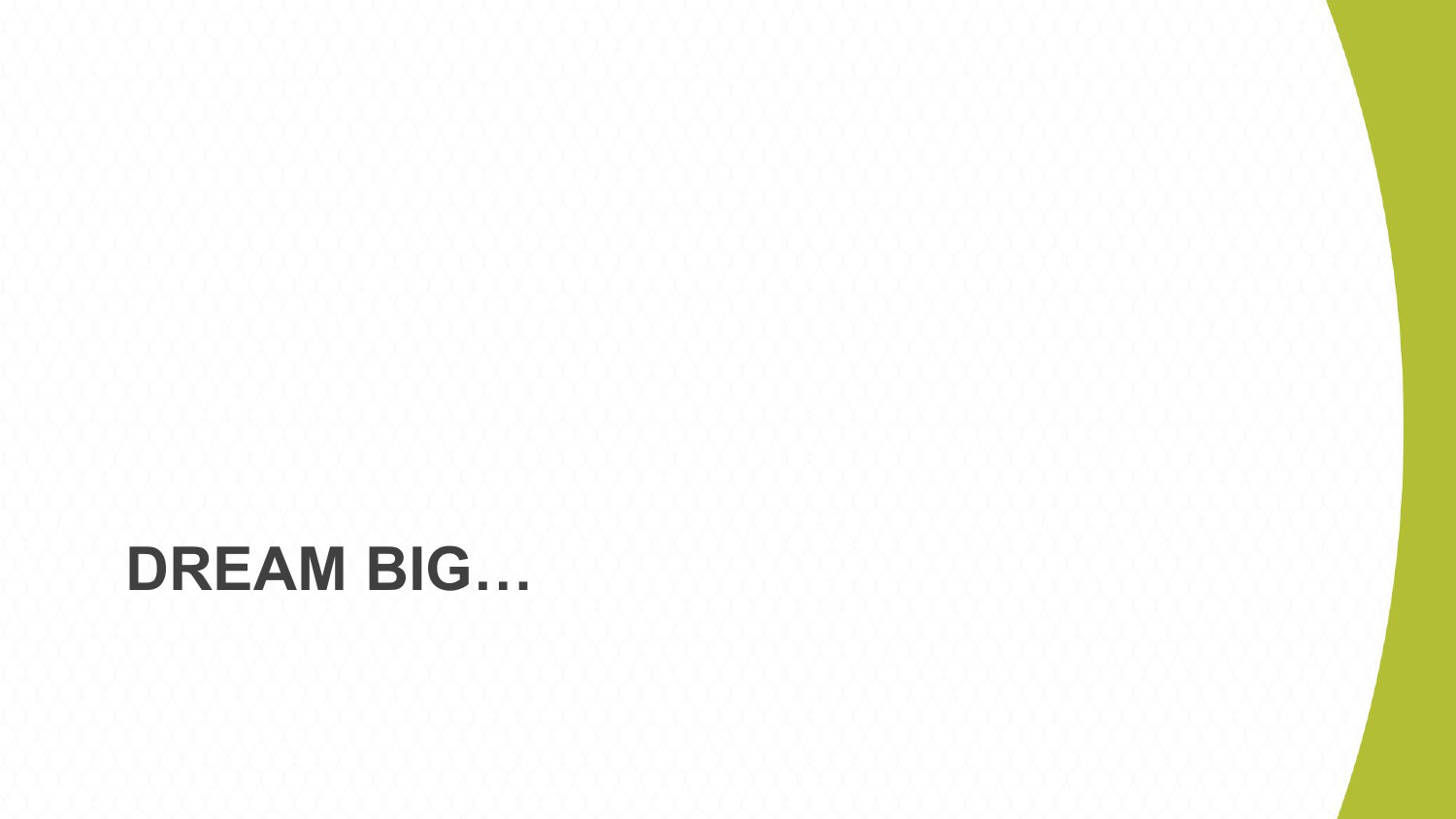### **Destination Iowa**

Destination Iowa has been created to assist with funding new quality of life and expanded tourism opportunities throughout Iowa. This application form will serve three grant funds. Applicants must select one fund.

- 1. Economically Significant Development Fund \$30 million
- 2. Outdoor Recreation Fund \$40 million
- 3. Tourism Attraction Fund \$10 million
- 4. Pilot Creative Placemaking Fund \$20 million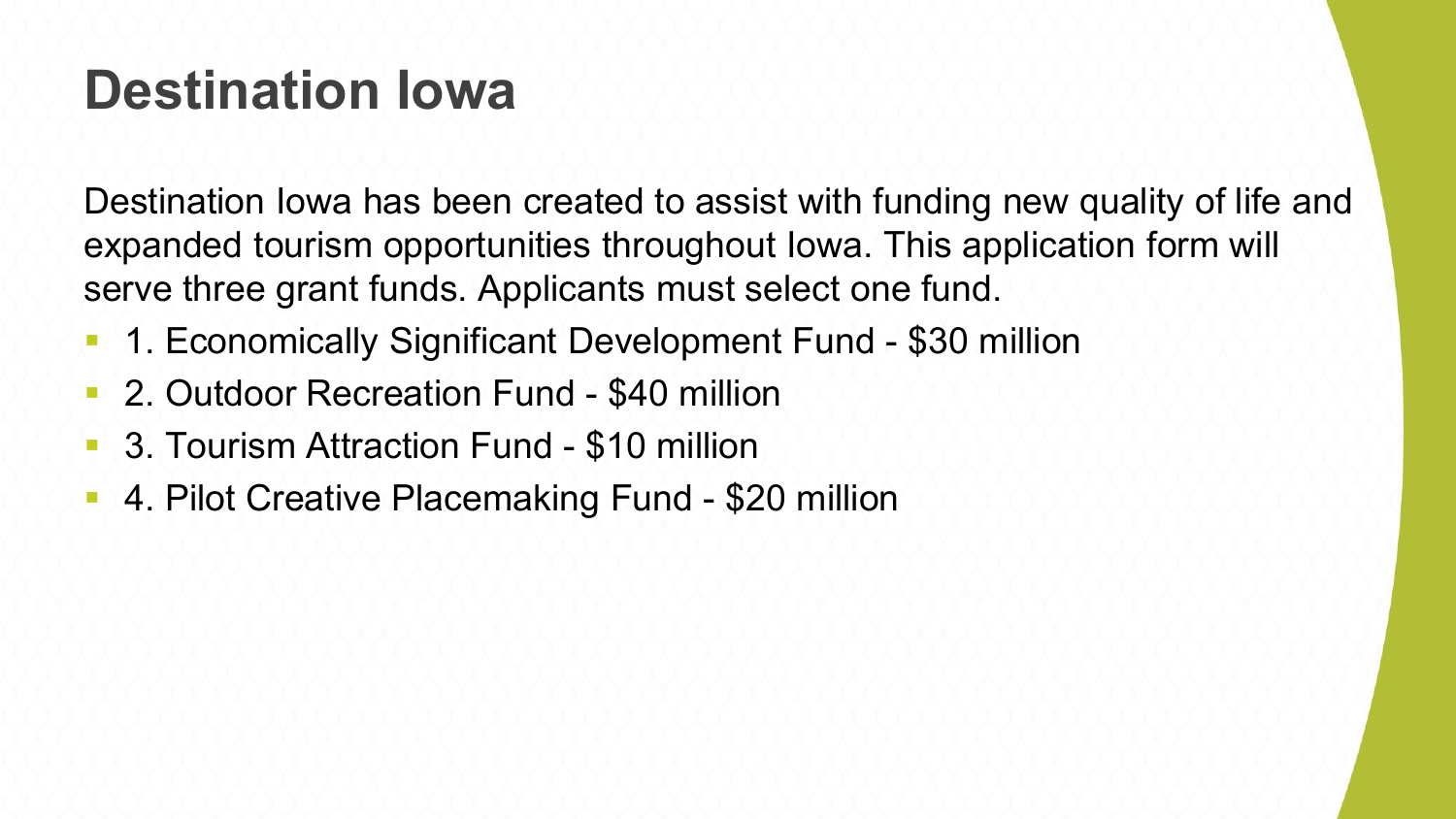### **Pilot Creative Placemaking**

- **This fund will serve as a pilot program and assist in the development of regionally significant quality of life projects that leverage community assets. Across the state, individual communities can enhance their unique characteristics to appeal to the current or future workforce.**
- **Placemaking is about creating attractive and memorable places for people to live and work by developing transformational projects that leverage local community assets to improve the experience for visitors and residents of the area.**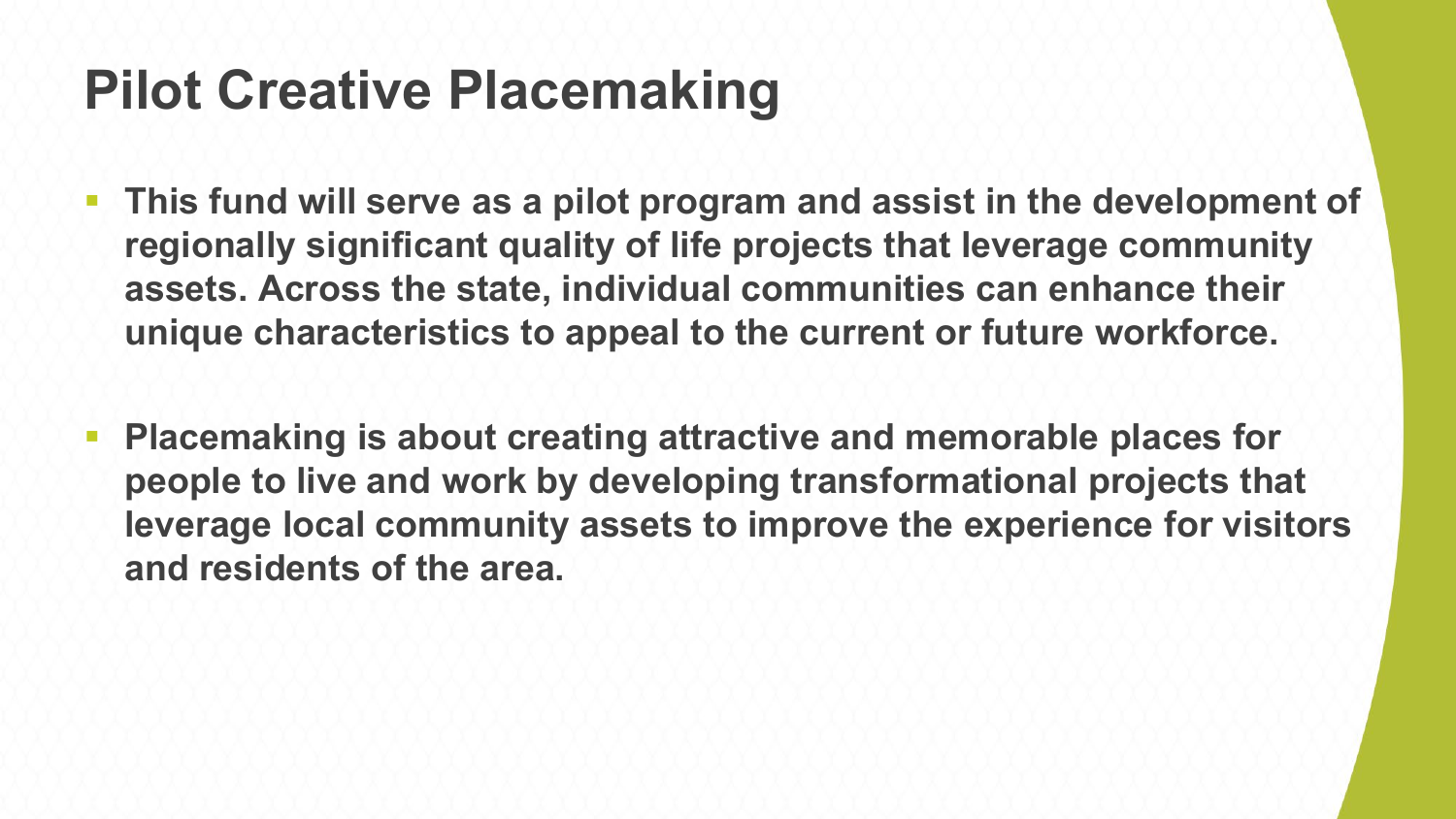### **Placemaking Qualifications**

- **Cities or counties will develop a** *"Cumulative Proposal"* **consisting of public and private development projects in an emerging, compact area. This series of development must include a substantial regional or statewide economic impact and include at least one** *"signature project".* **Total investment of Cumulative Proposal will be considered when determining whether the proposal meets the** *"minimum aggregate cost".* 
	- a. Cumulative Proposal series of public and private development projects that leverage local community assets to improve quality of life.
	- b. Signature Project(s) development of a community asset that is primarily vertical infrastructure and available for public use.
	- c. Minimum Aggregate Cost minimum investment required for Cumulative Proposal determined by population of city based on tiered chart below. Larger cities are required to propose a larger series of developments than smaller population areas to qualify under this fund.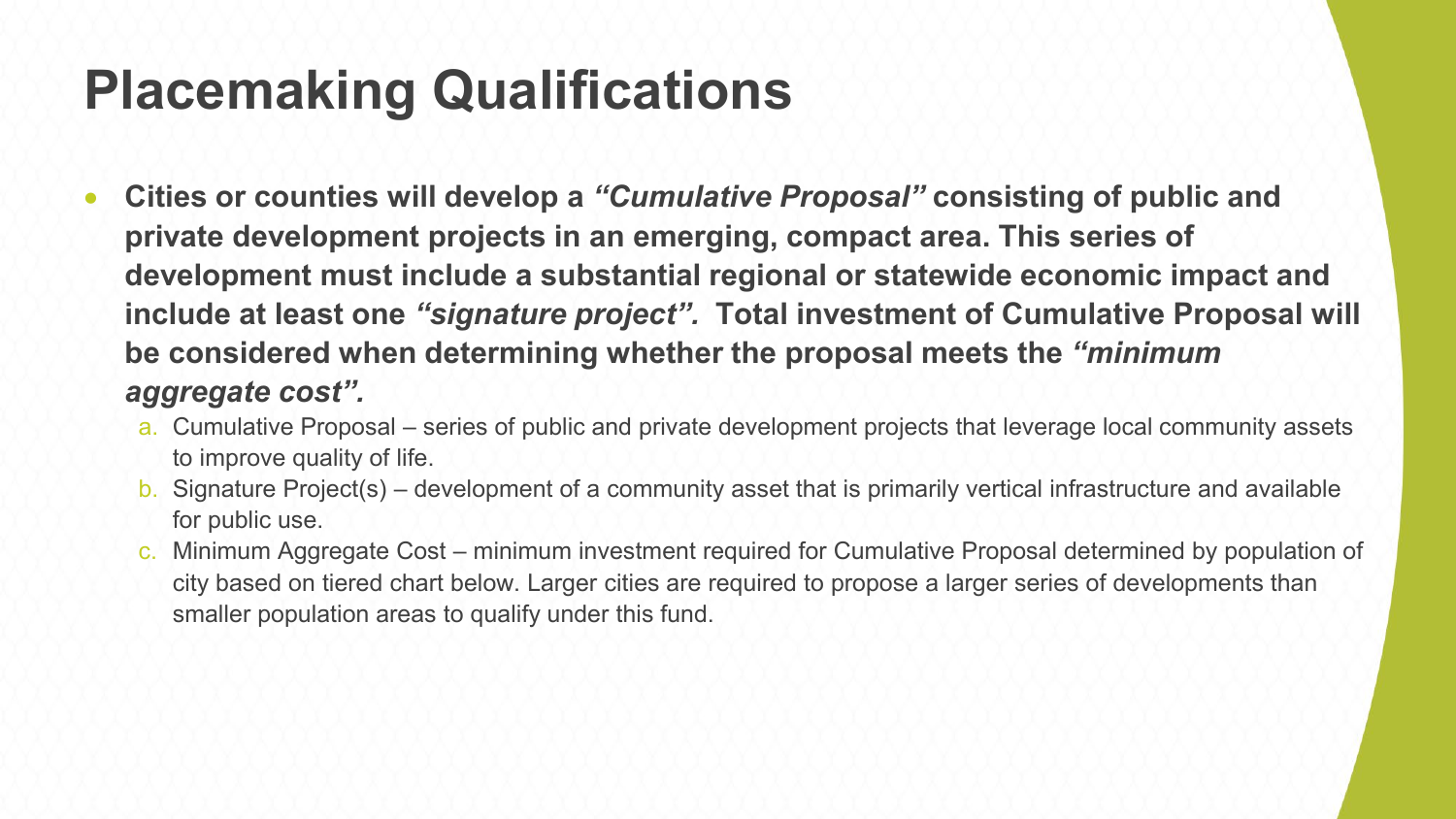### **Pilot Creative Placemaking Fund**

- **Maximum Award per project – 40% of signature component(s)**
- **Eligible Applicants – Cities or counties**
- **Required match – 60% of project cost for signature component**
- **Application deadline – Summer 2022**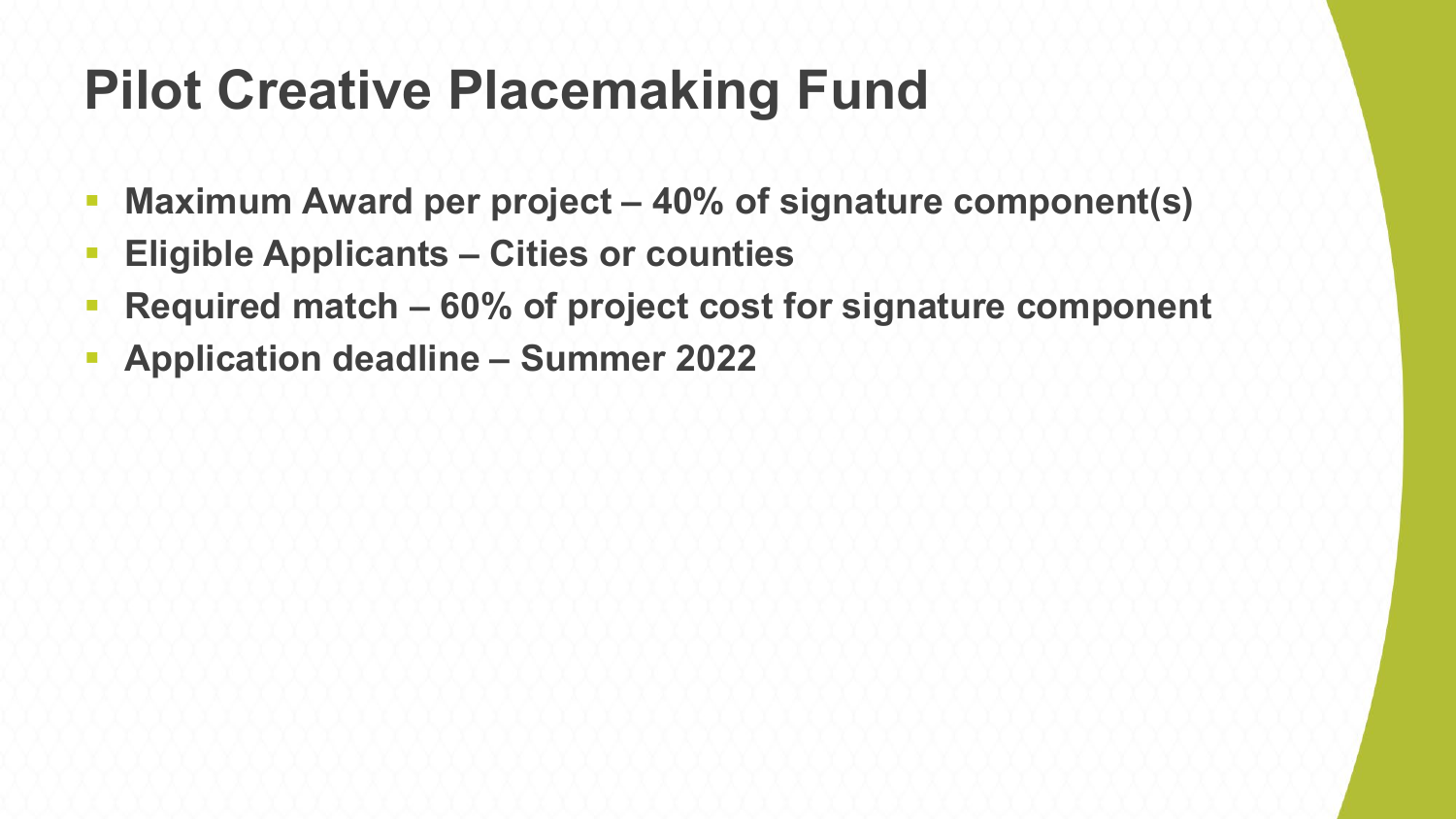## **Minimum Aggregate Cost**

| <b>City population size *</b> | Minimum aggregate cost of applicant's projects |
|-------------------------------|------------------------------------------------|
| 60,000 or more                | \$35M                                          |
| 20,000 to 60,000              | \$10M                                          |
| 5,000 to 20,000               | \$5M                                           |
| 5,000 or fewer                | \$2.5M                                         |

\* If more than one city is involved with a proposal, the largest city population will be used to determine the minimum aggregate cost.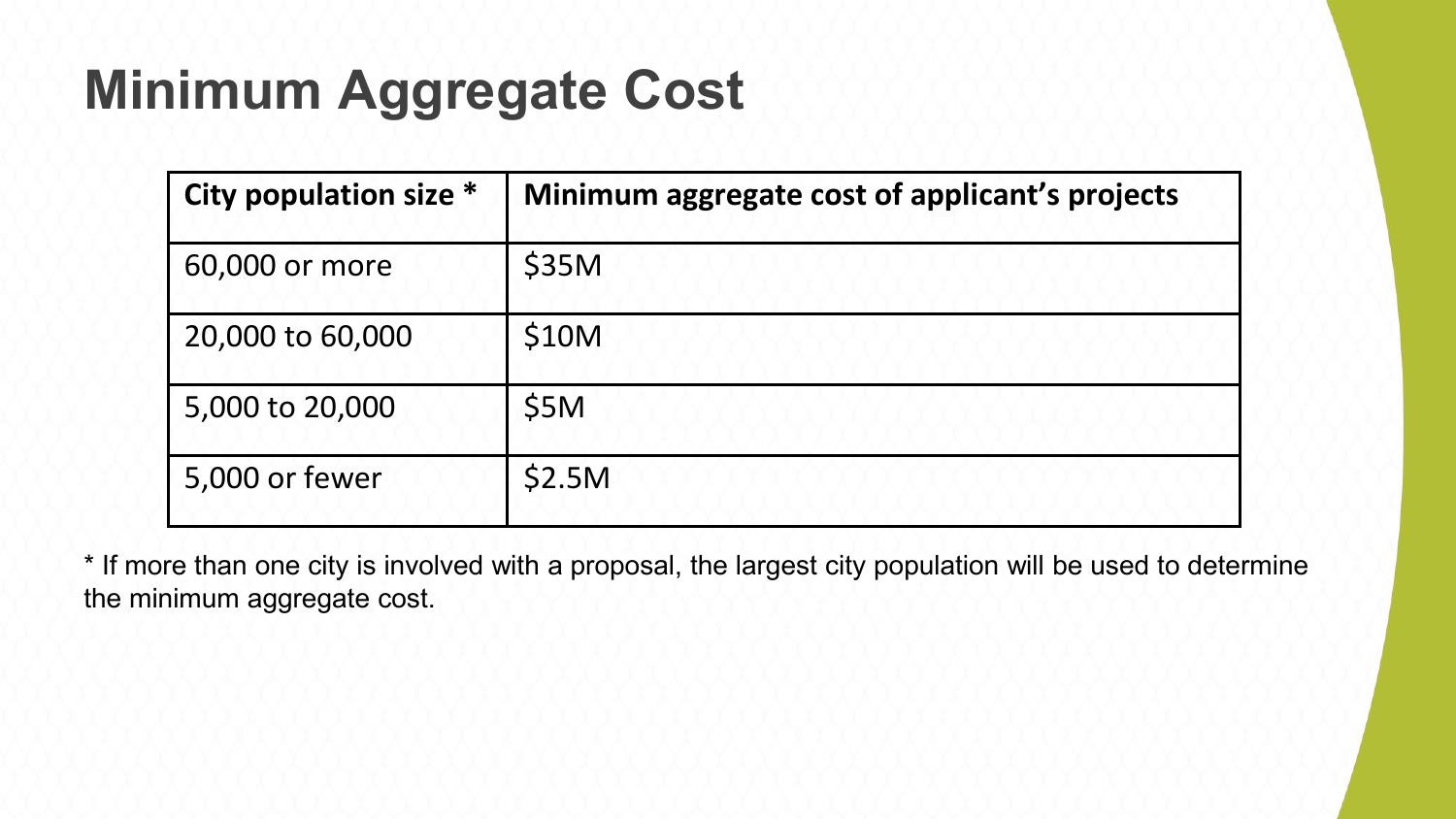### **Economically Significant Development Fund**

**This fund is designed to provide grant assistance for projects that are primarily "vertical infrastructure" with a purpose of increasing tourism opportunities in Iowa. Vertical infrastructure means land acquisition and construction, major renovation and major repair of buildings, all appurtenant structures, utilities, site development, and recreational trails.** 

- **Applicants will be required to demonstrate how the project will be a draw to people from outside of the local community and/or out of state.**
- **Applicants will be required to demonstrate that at least 60% of the necessary funding to complete the project is secured at the time of application.**
- **Eligible projects can receive grant funds up to 25% of eligible project costs.**
- **Eligible applicants include cities, counties, not-for-profit organizations.**
- **There is no minimum or maximum total project cost.**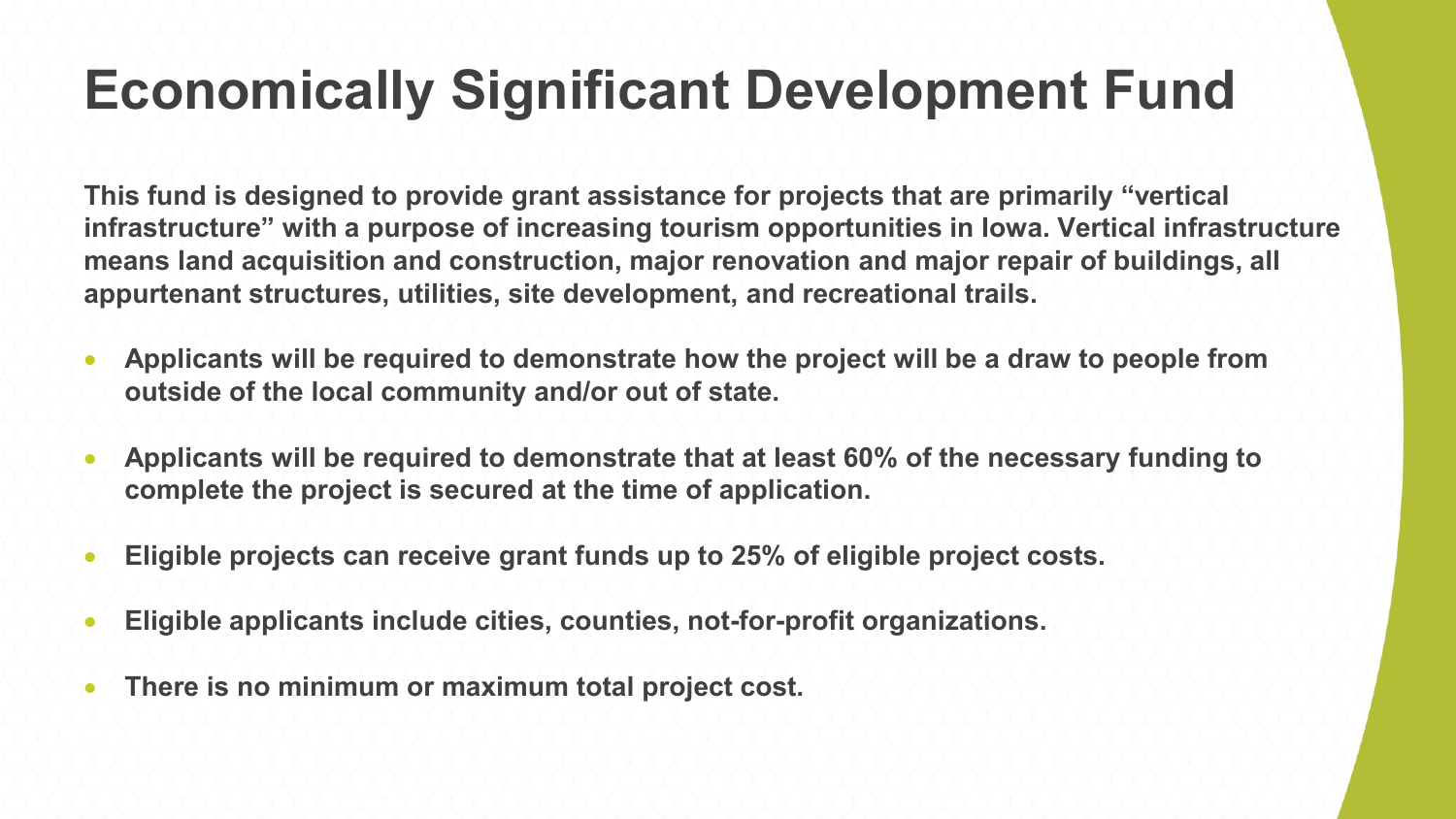### **Outdoor Recreation Fund**

**This fund is designed to encourage development and enhancements to outdoor recreation opportunities in Iowa, such as regional trail connectors and major outdoor attractions. Proposals must articulate how the funding will be used to enhance tourism to the region and/or state.**

- **Applicants will be required to demonstrate how the project will be a draw to people from outside of the local community and/or out of state.**
- **Applicants will be required to demonstrate that at least 60% of the necessary funding is secured to complete the project at the time of application.**
- **Eligible projects can receive grant funds up to 40% of eligible project costs.**
- **Eligible applicants include cities, counties, not-for-profit organizations.**
- **There is no minimum or maximum total project cost.**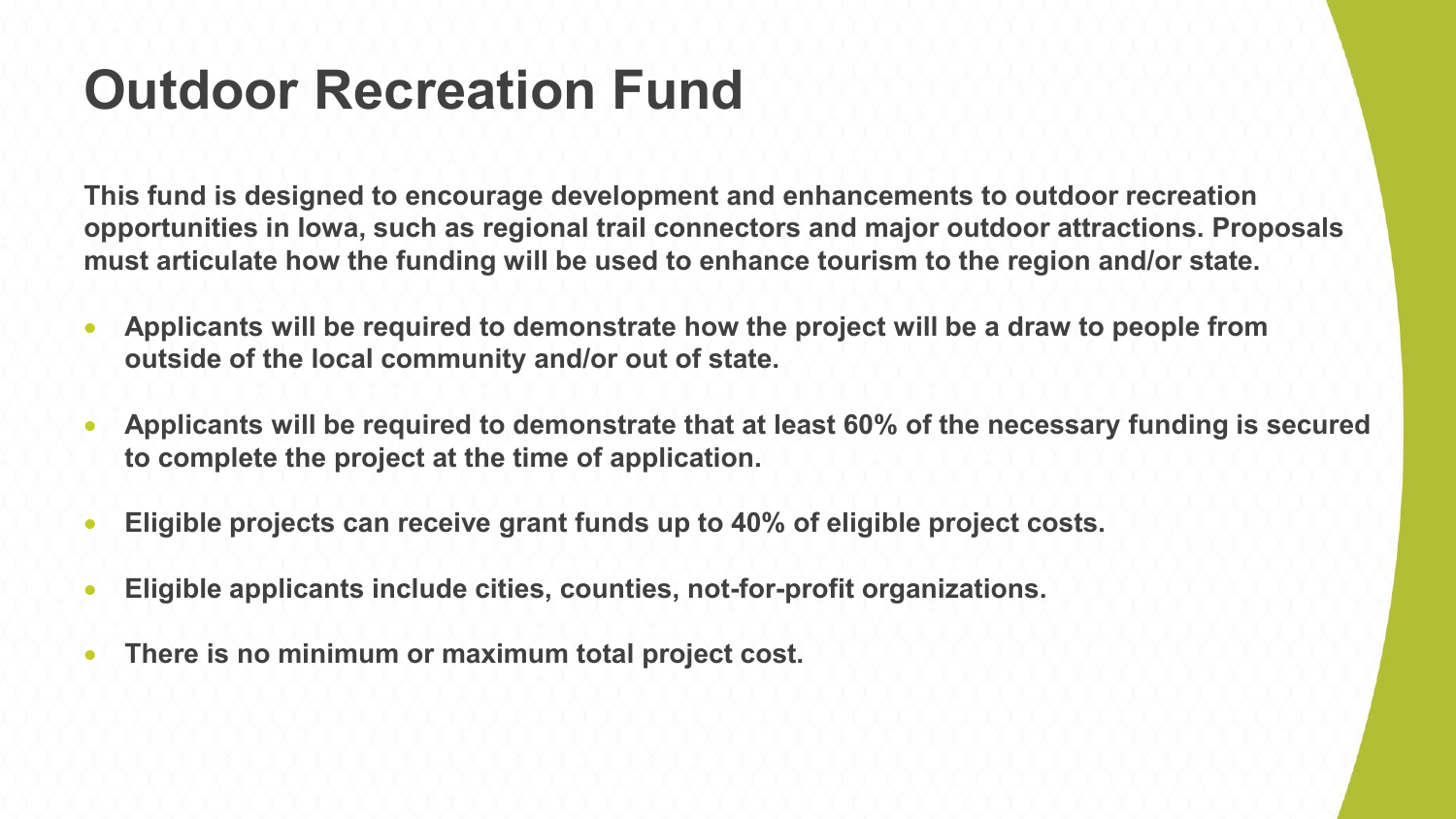### **Tourism Attraction Fund**

 $\mathcal{L}$ 

**This fund is designed to provide grant assistance for projects that create additional tourism opportunities, but that do not qualify for either the Economically Significant Development Fund or the Outdoor Recreation Fund. This program will provide grant funds as a reimbursement to specific eligible expenses.** 

- **Eligible expenses include construction or remodeling, acquisition (lease, rent or purchase) of property and equipment, and related professional services such as electrical, architectural, and engineering.**
- **Ineligible expenses for grant reimbursement include ongoing operational costs, nondevelopment costs, and other employee wages and benefits.**
- **Total grant awards will be determined based on the comprehensive proposal. A comprehensive proposal may include both eligible and ineligible expenses to convey the depth and breadth of the planned investment.**
- **Grant award can be up to 100% of eligible expenses for awards under \$500,000. For awards larger than \$500,000, the grant will be limited to the lesser of 25% of the comprehensive proposal or 100% of eligible expenditures. Proposals that commit to a larger overall investment will be eligible for a larger grant award.**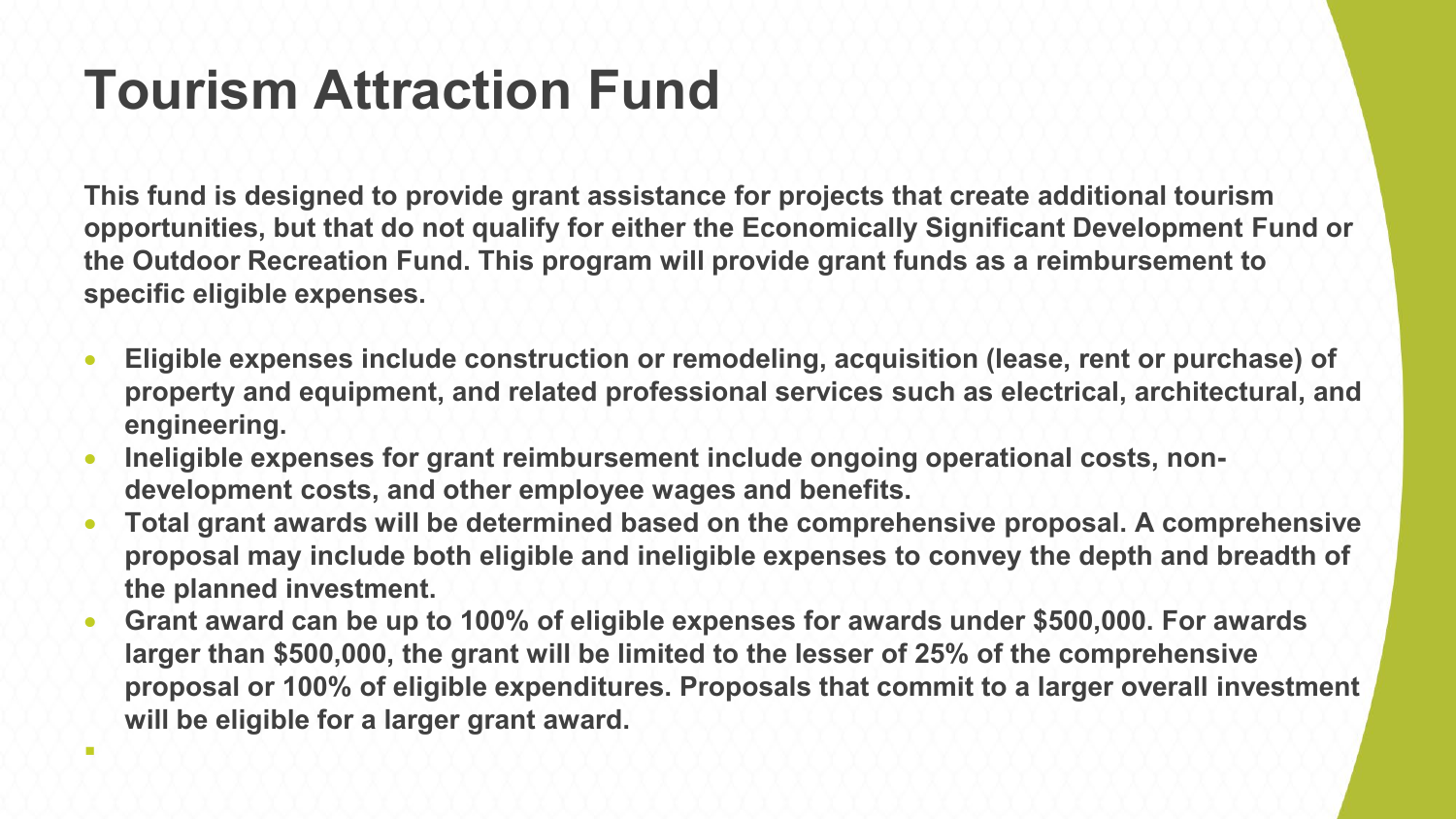# **DESTINATION IOWA APPLICATION**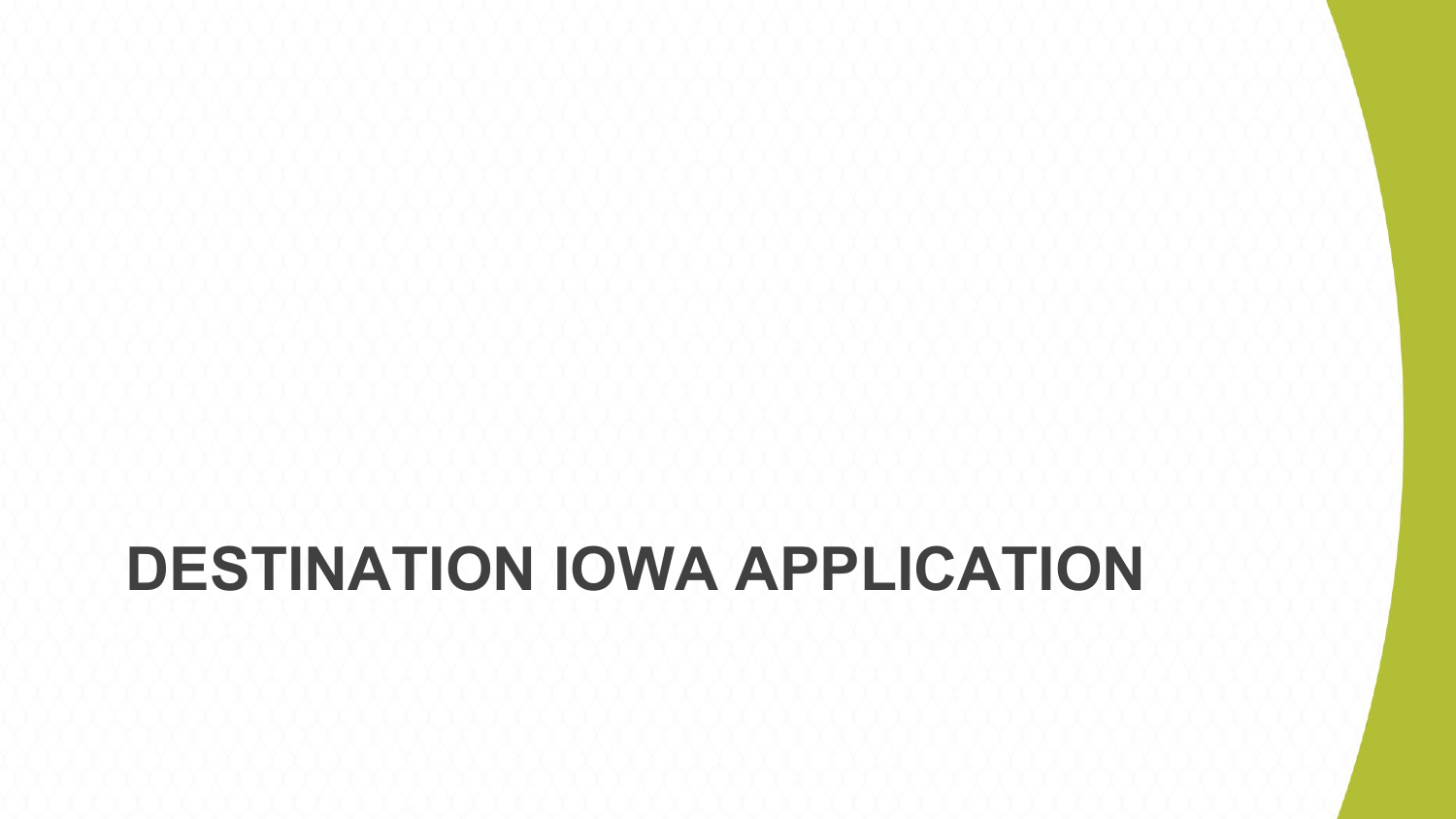### **Section 1 – Project Information and Eligibility**

#### **Properly select the fund that best fits your project**

**Ensure that you meet all eligibility criteria** 

- **Complete and thorough responses. This section will tell the scoring committee what your project is, use the space wisely**
	- **Give a clear and concise understanding of your plan.**
	- Don't assume the reader is familiar with your community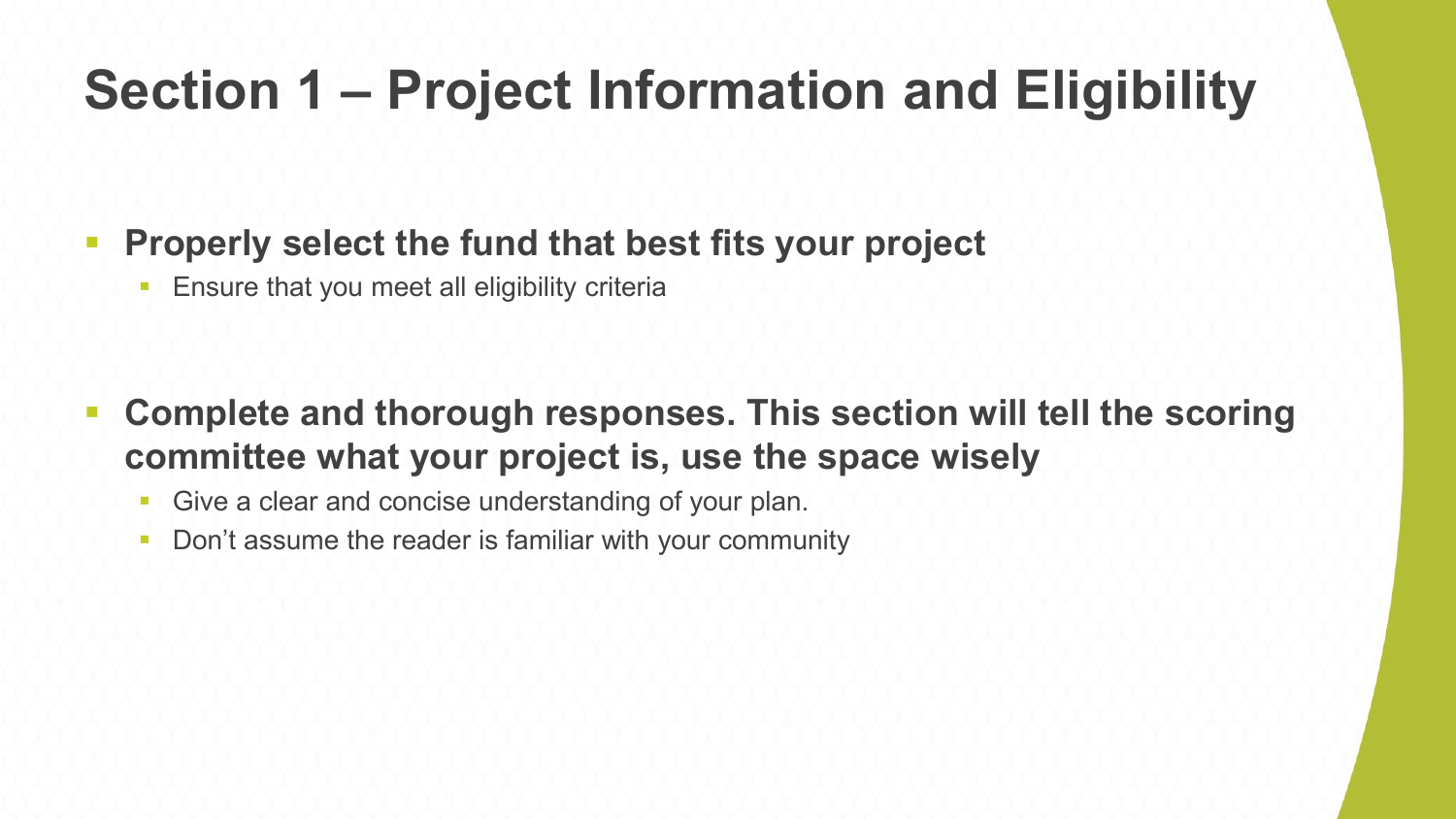## **Section 2 – Project Costs and Financing**

#### **Represent expected costs and secured project financing**

Budget will be used in contract with IEDA

#### **Do not include ineligible costs:**

- Costs incurred prior to an award approval by IEDA
- Maintenance or operational costs
- Programming or fundraising costs
- Costs that cannot be placed under contract before 2024

#### **Eligible funding sources**

- Public funds allocated from city, county, state or federal sources
- **Private fundraising**
- **American Rescue Plan (ARP) funds locally controlled**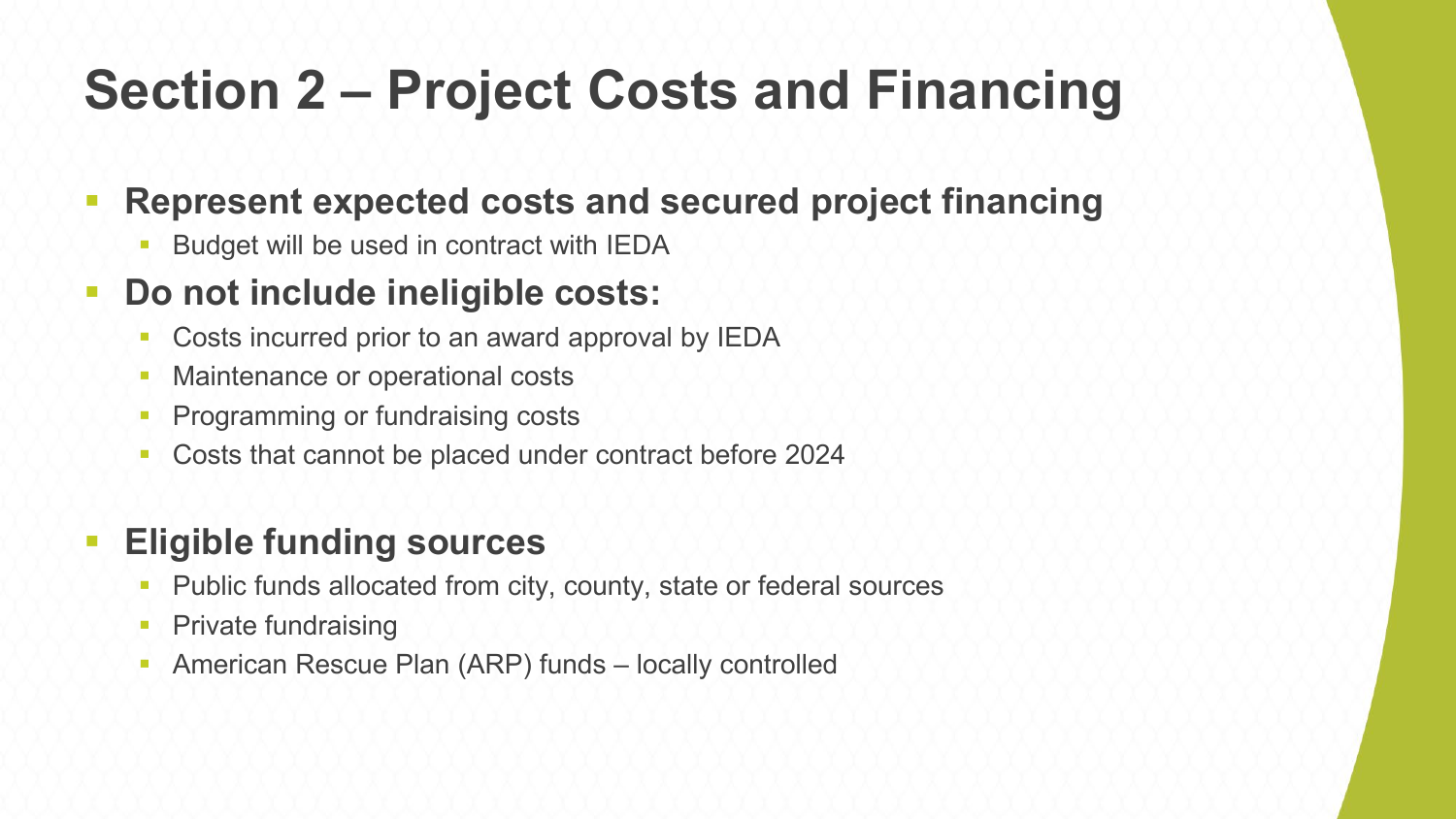### **Section 3 – Project Planning & Timeline**

#### **Project timeline is critical to meeting federal guidelines**

- **Costs "incurred" by December 31, 2024.**
- **Incurred means orders placed for property and services, under contract**

#### **Other project facts and planning principles**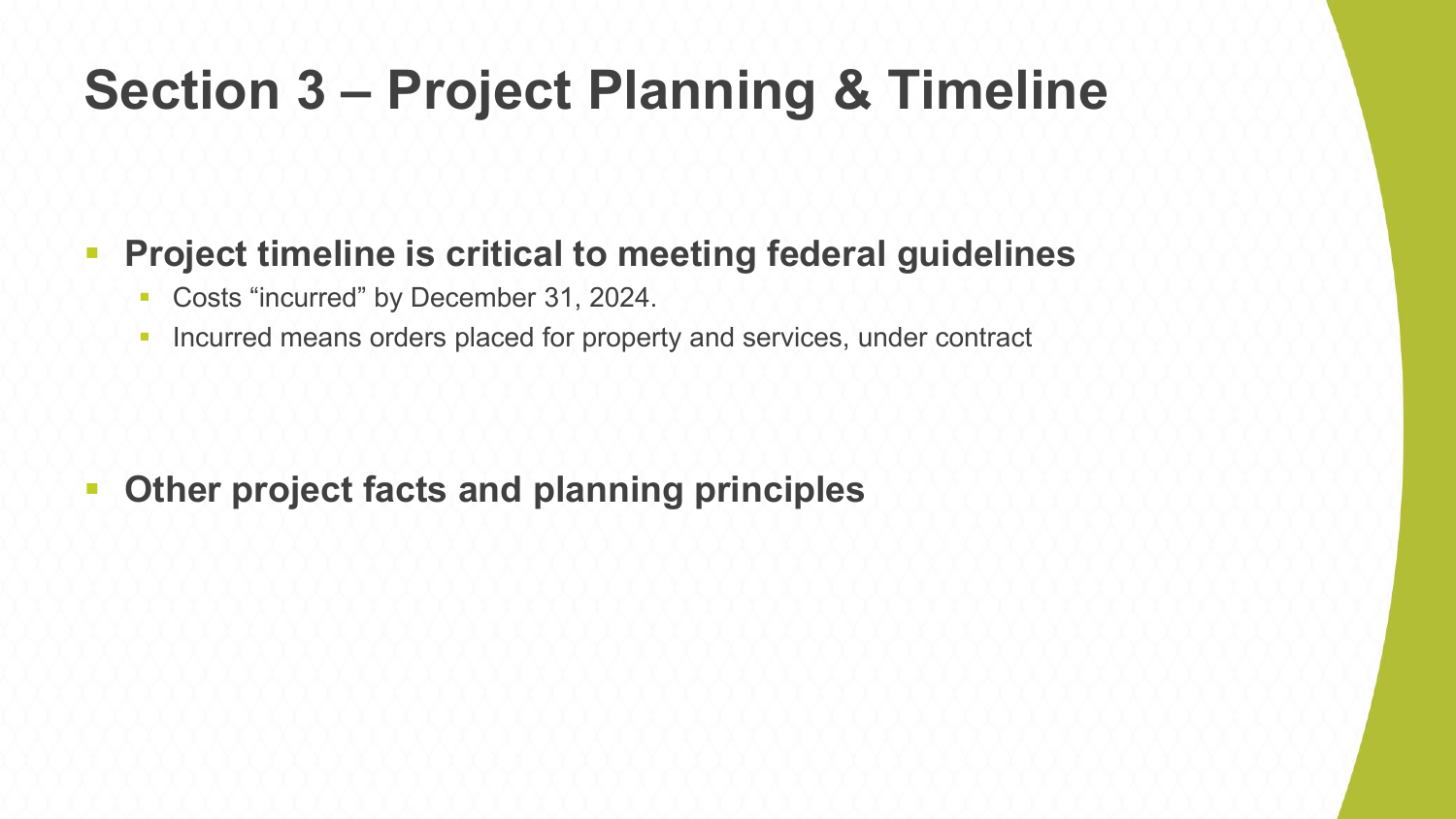### **Section 4 – Economic Impact & Leverage Section 5 – Operation & Maintenance**

- **These sections are directly related to scoring criteria** 
	- Ensure that projects will be a draw to your community and generate a new economic impact
	- **Ensure that projects can operate successfully into the future**
- **Use concise and clear language**
- **Scores will be considered relative to the size of your community and resources available.** 
	- This section can be used to help shape that understanding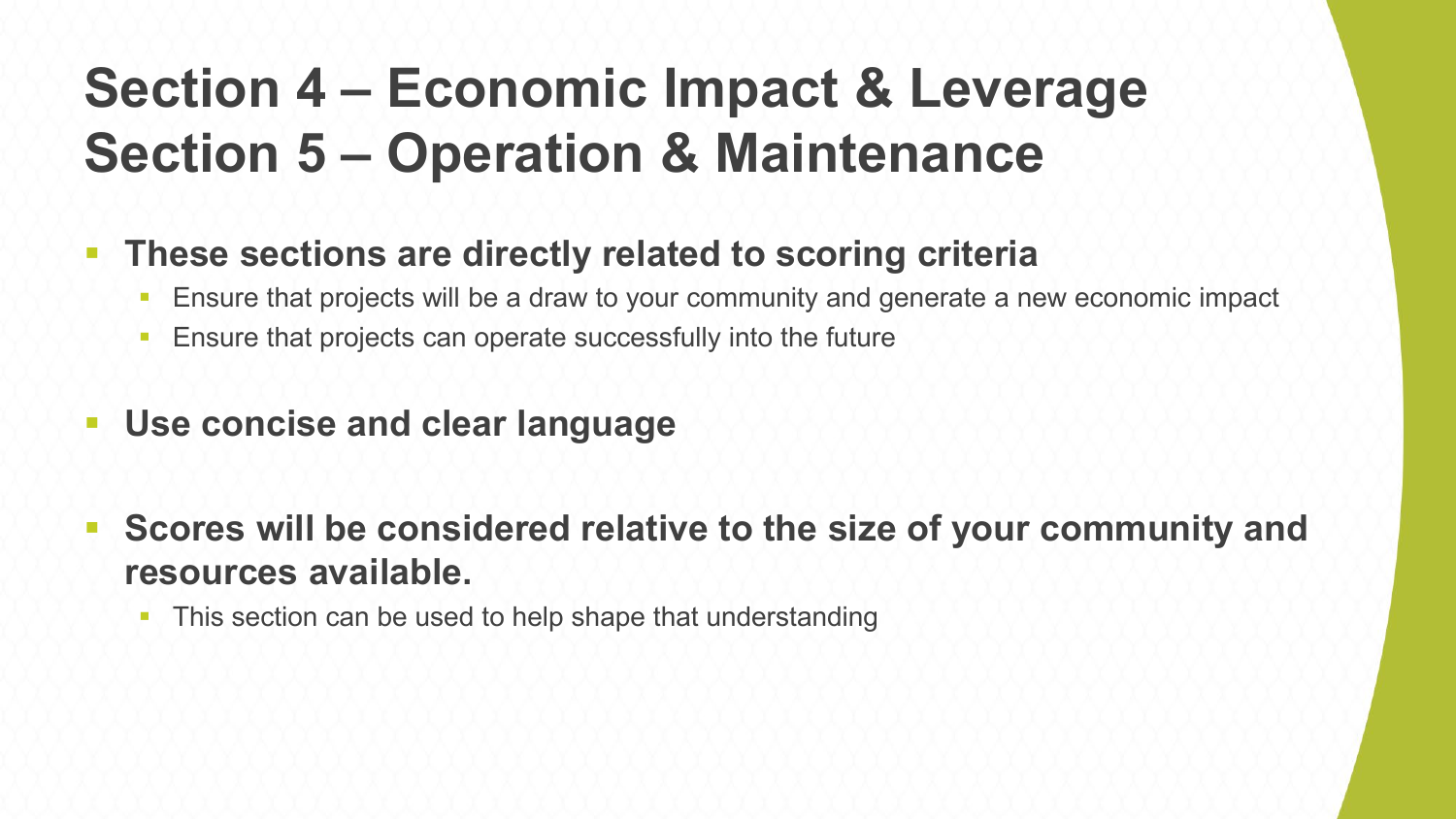### **Section 6 – Attachments**

- **All listed attachments are required**
- **Failure to provide complete attachments will delay review of the application or cause it to be deemed ineligible**
	- **For example, we need to see that you have 60% of your project secured**
	- Cost estimates for the project should align with the proposed application budget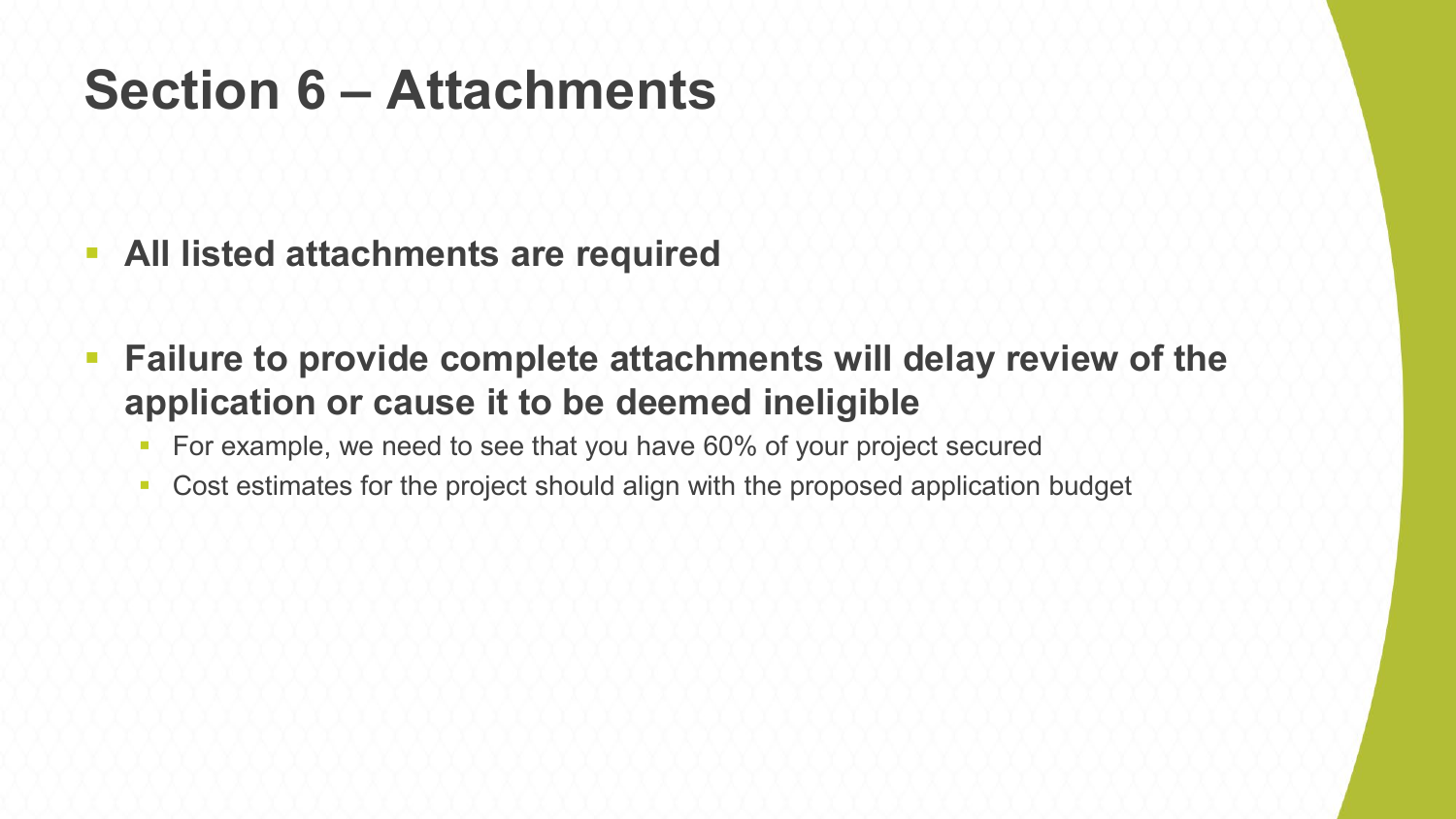### **Section 7 – Certifications and Acknowledgments**

- **Make sure you sign updated page (v4.12 in lower left corner)**
- **Review closely and fully execute prior to submittal**
- **SUBMIT full application to [destinationiowa@iowaeda.com](mailto:destinationiowa@iowaeda.com)**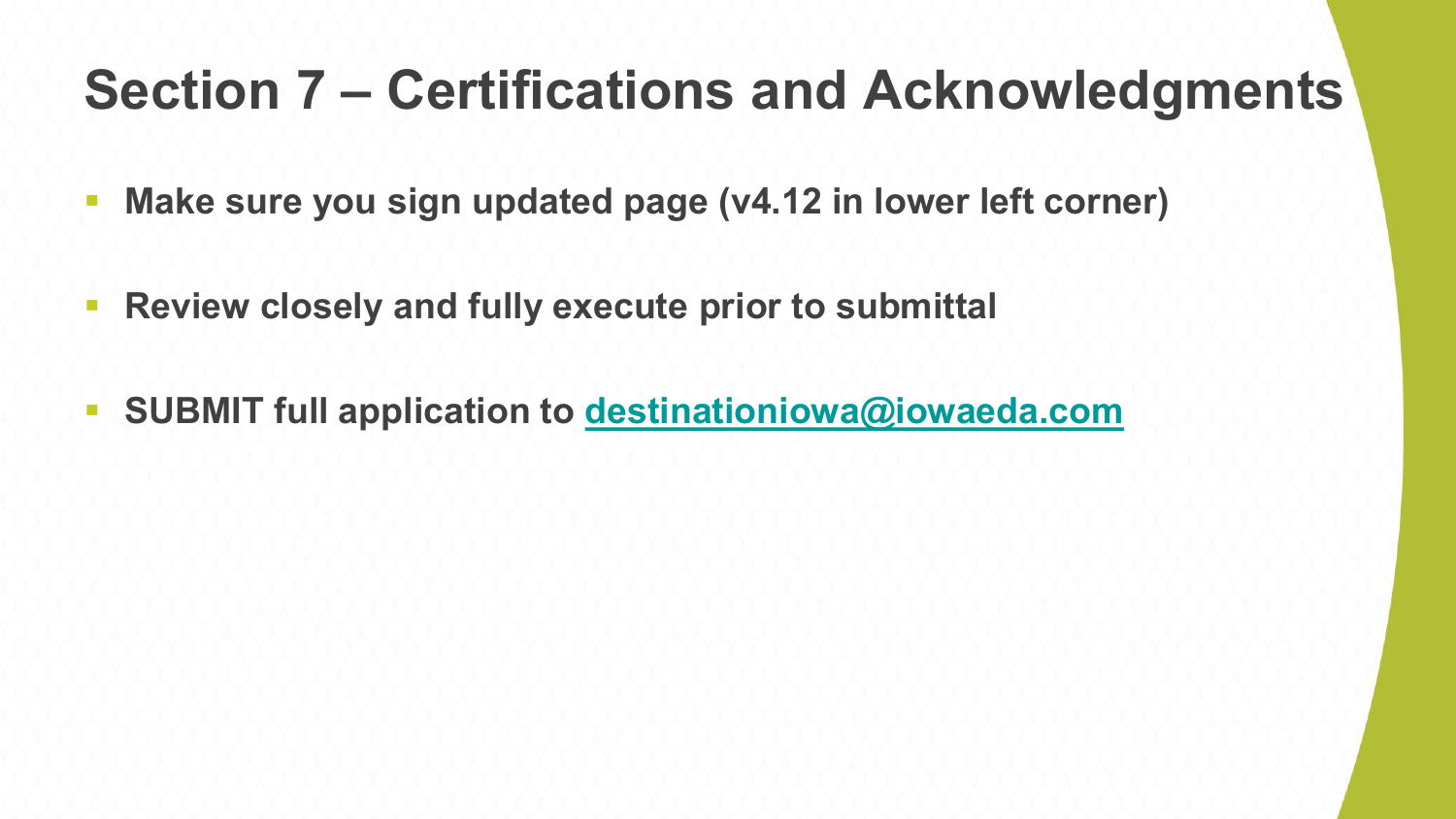### **Application process and scoring**

#### **Applications will be reviewed on a rolling basis starting May 9th**

- **Economically Significant Development Fund**
- Outdoor Recreation Fund
- Tourism Attraction Fund

#### **Scoring Criteria:**

- Ability to attract tourists to the community  $(0 20)$
- Project Financing  $(0 30)$
- Feasibility/Operational plans  $(0 15)$
- Economic Impact  $(0 20)$
- Strategic planning and other state priorities  $(0 15)$
- Tourism Attraction Fund applicants must also demonstrate the ability to positively project the state's image on a national scale  $(0 - 10)$

#### **A minimum average score of 70 is required to receive funding (75+ for Tourism Attraction Fund applicants)**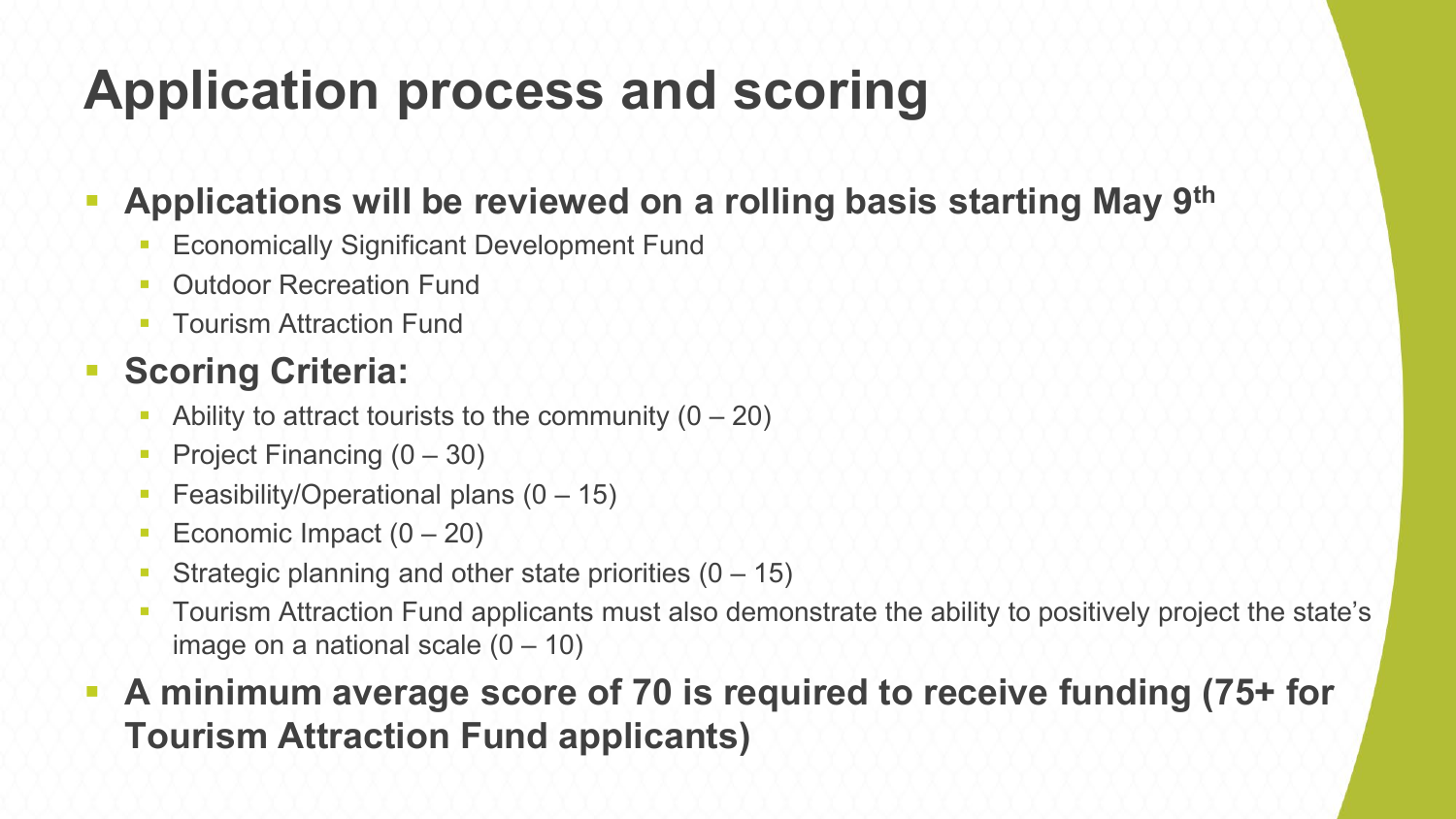### **Disbursement of funds**

- **Disbursed on a reimbursement basis**
- **Funds will be released after contract is signed and conditions of disbursement are provided**
- **EXCOPIES OF INVOICES WIll be required**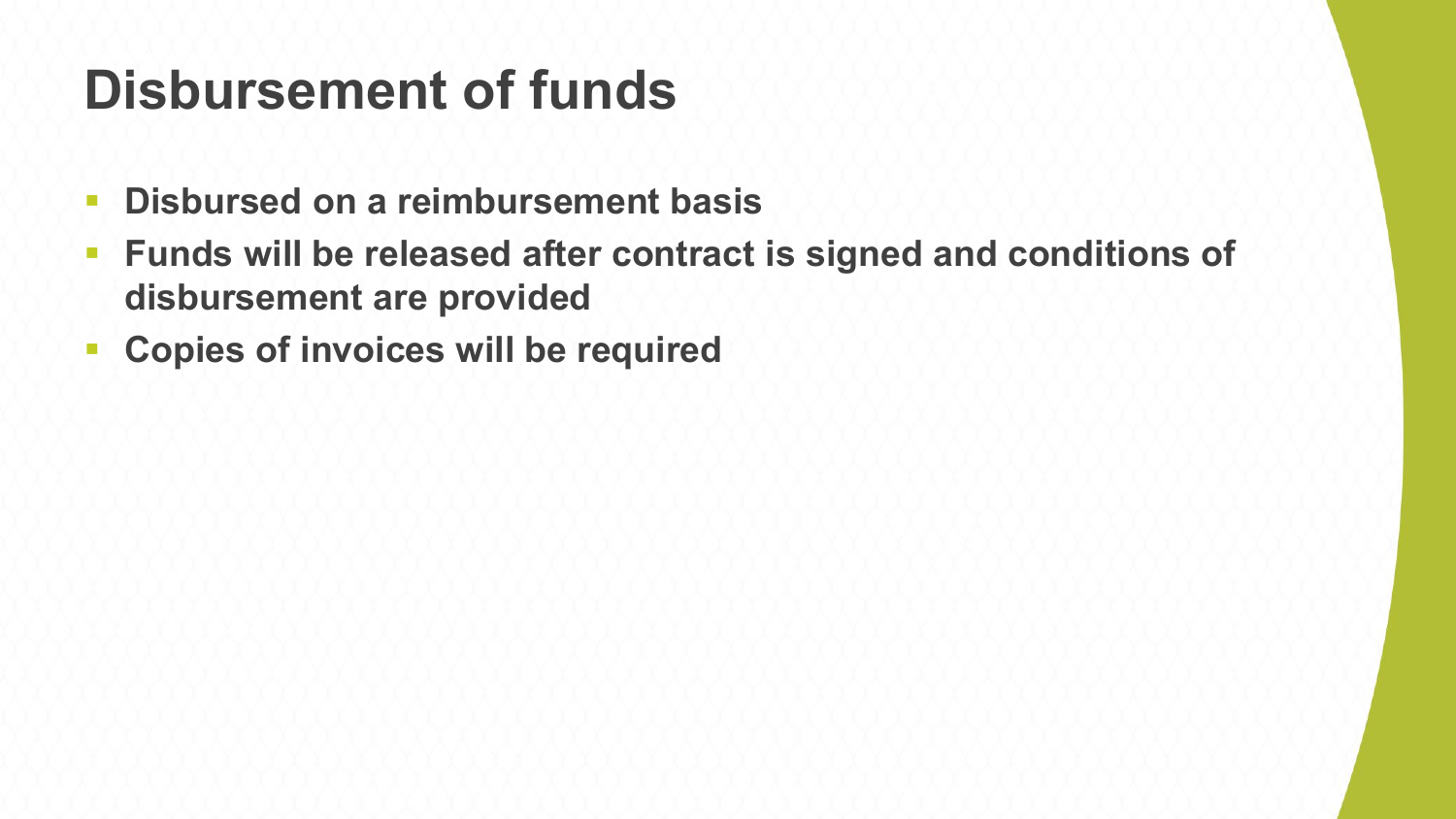### **Federal funding requirements**

- **David-Bacon wages do not apply**
- **Quarterly reporting required starting on award date through 2027**
	- **Failure to submit a quarterly report could result in default and grant repayment**
- **Audit requirements – Chapter II, Part 200**